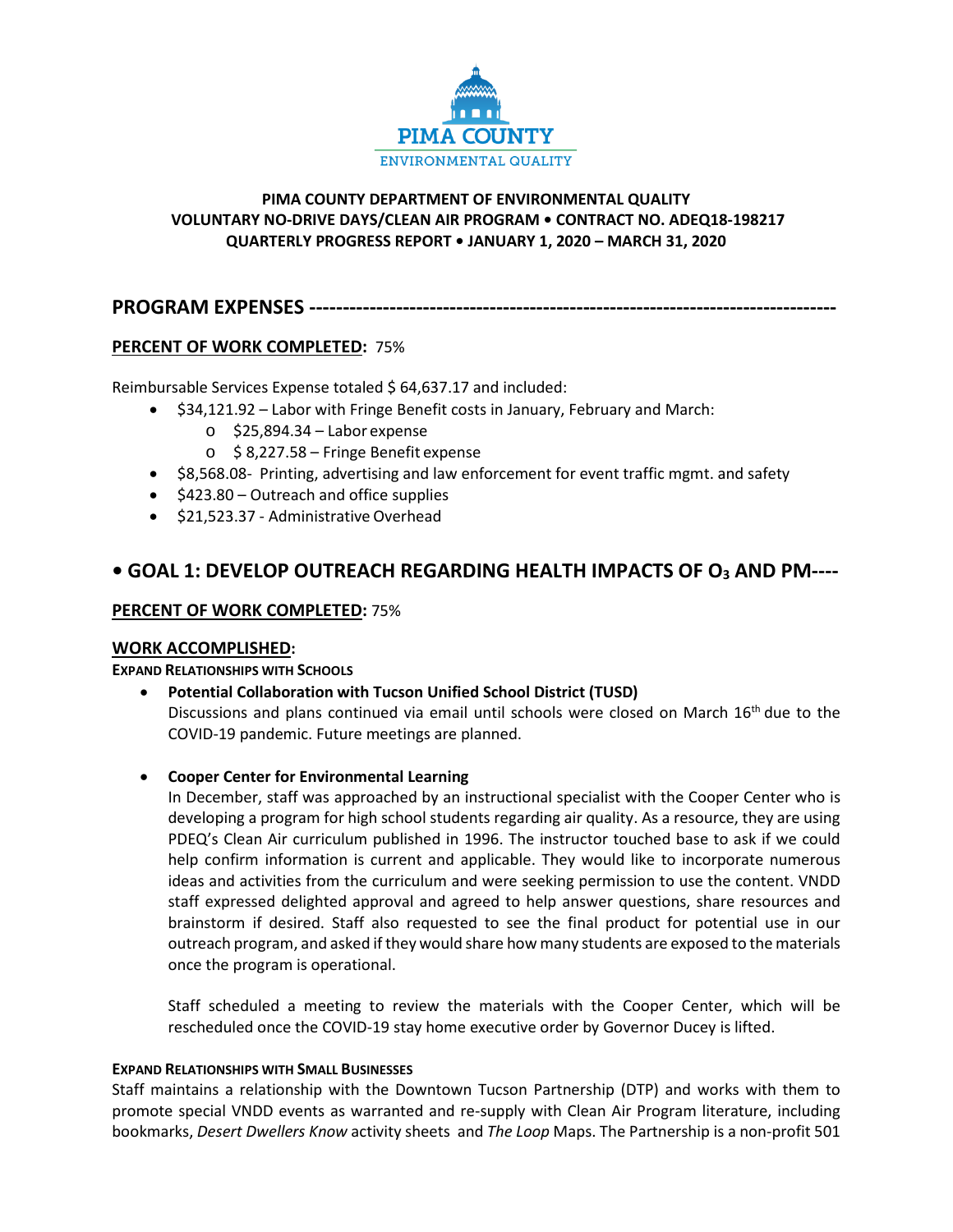(c)(6) corporation created to implement enhanced municipal services for the Downtown Business Improvement District. Included in their services is marketing and promotions to downtown businesses.

Multiple businesses responded favorably to our initial connection. At this time, staff is looking at innovative strategies to identify and address barriers to employees engaging in alternate modes of transportation. Once COVID-19 pandemic restrictions are lifted, outreach options include PDEQ staff providing presentations, resource tables at health or benefits fairs, newsletter articles, or supplying businesses with literature, STEAM-inspired activity sheets and other air quality resources.

#### **DETERMINE OPTIMAL WAYS TO ENGAGE TARGET AUDIENCES**

Staff employs a multi-media approach in order to effectively reach a wide variety of audiences and unique individuals within each audience. A combination of PowerPoint, props, demonstrations, stories, games, picture cards, audio-visuals and different perspectives are incorporated to engage multiple types of learners and address different motivators within any given audience.

Staff updates presentations, creates new activities and crafts messages and articles while considering relevant current issues.

# **• GOAL 2: COMMUNITY-WIDE EVENTS & ACTIVITY ----------------------------------------**

## **PERCENT OF WORK COMPLETED:** 49%

## **WORK ACCOMPLISHED:**

## **CYCLOVIA TUCSON**

Cyclovia Tucson is a free mobile event aimed at families to encourage no-drive days and enjoyment of walking, cycling, skating, playing and having fun in car-free streets. This event, organized by the Living Streets Alliance (LSA) and supported by VNDD, provides a venue for people to practice and become comfortable riding bikes and walking throughout various neighborhoods. It enables individuals to become more confident alternate mode users without the common obstacles caused by motor vehicle traffic.

The fall Cyclovia event was held on October 27, 2019 and was attended by an estimated 40,000 people. The spring Cyclovia was scheduled for March 29, 2020, but was cancelled due to the COVID-19 pandemic. PDEQ staff was on the planning committee playing a lead in connecting with other Pima County department programs, inviting them to participate in the event and coordinating the County department's booth locations, activities and logistical needs.

As a sponsor of the event, PDEQ planned to cover the costs of advertising in Arizona Bilingual Magazine, Zocalo Magazine and social media platforms. Our logo was posted on multiple LSA webpages and promotional emails. When the event was cancelled, the ads were modified and used to promote the No-Drive day messaging.

#### **TUCSON 'VIRTUAL' EARTH DAY**

As a member of the Tucson Earth Day Festival planning committee, staff worked with other community partners to plan and host the 2020 event, celebrating the 50<sup>th</sup> anniversary of the first Earth Day. The Children's Museum Tucson hosts the event with support from government agencies, businesses and dedicated community members. The event was planned to be held downtown on Saturday, April 18, 2020 at the Children's Museum Tucson and adjacent Armory Park with at least 50 exhibitors providing interactive activities, live entertainment, food vendors, alternate fuels car show, and a passport program encouraging quality interaction at booths and a chance at prizes.

Due to the COVID-19 pandemic and the need to practice social distancing to reduce the spread of the coronavirus, it was determined we cancel in-person festivities and focus efforts on on-line education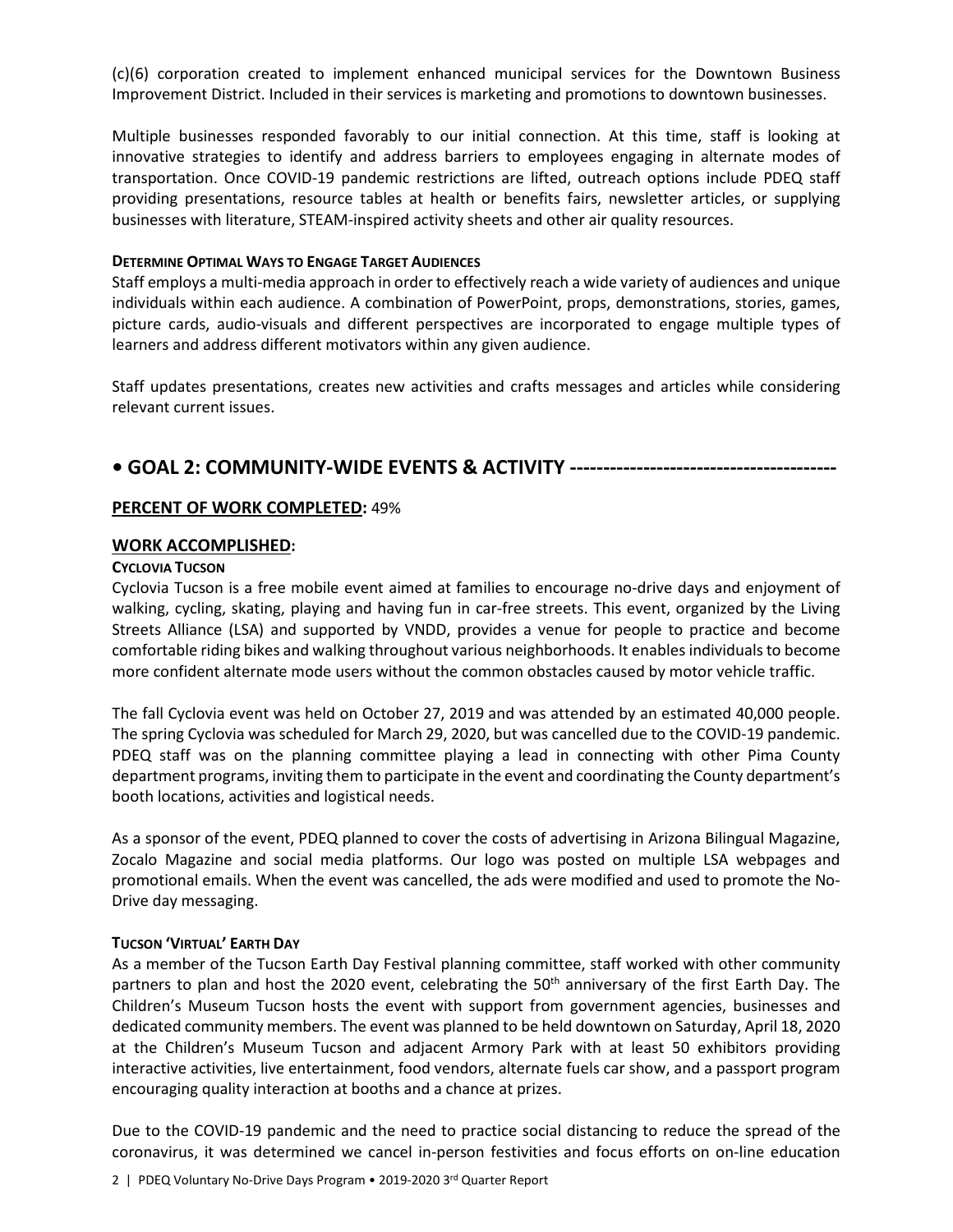based out of our website [www.TucsonEarthDay.org.](http://www.tucsonearthday.org/) The Children's Museum staff is taking the lead in organizing and promoting educational videos and online resources to share with the public. PDEQ staff provided a link to our Clean Air Program resources.

#### **USE THE LOOP FOR YOUR COMMUTE PROJECT**

Materials promoting the Loop multi-use, car-free path are distributed at outreach events and the *Use the Loop for Your Commute* flyer and maps are available at new employee orientations for Pima County employees throughout the year. This resource for the community has grown in popularity for recreational as well as transportation use.

#### **SUPPORTING COMMUNITY PROGRAMS TO ENHANCE NO-DRIVE DAYS GOALS**

VNDD staff works with many groups to incorporate No-Drive Days efforts throughout the community.

## • **Arizona Department of Environmental Quality**

PDEQ staff continued to promote the Arizona Department of Environmental Quality five-day air quality forecast program for the Pima County region for ground-level ozone and coarse particulate matter. It is intended to not only provide warnings to people who might have health issues associated with elevated levels of air pollution, but also to act as a preemptive measure, providing time for people to make plans that could help keep air quality in a healthy range when it is forecasted to be unhealthy.

VNDD staff promoted the forecasting service at presentations and events, on social media, in news releases and on a link on the main page of PDEQ's website.

## • **Association for Commuter Transportation**

PDEQ staff organized a breakfast for the Southern Arizona members of ACT on February 27<sup>th</sup> to discuss projects and programs related to promoting alternative modes.

## • **City of Tucson Department of Transportation**

Staff met with the Director of Transportation to discuss air quality and transportation links and ways to work together to accomplish the goals of both departments while maintaining healthy air quality.

## • **Green Valley Community**

Staff represented Pima County DEQ at the Green Valley Council meetings to keep the committee updated on air quality issues. Presentations on air quality issues are given each month and questions about local concerns are addressed. This involvement has strengthened rapport with the Green Valley community and has proven helpful when reaching out to the at-risk population on sensitive issues, such as air quality and mining activity.

#### • **Living Streets Alliance**

The Living Streets Alliance (LSA) is a  $501(c)(3)$  organization established to promote healthy communities by empowering people to transform streets into vibrant places for walking, bicycling, socializing and play. In addition to supporting Cyclovia Tucson to help promote bicycling and walking in place of vehicle trips, VNDD staff connects with LSA regarding the Bike Valet Program and other potential collaborative projects.

#### *Bike Valet Program:*

- o Free, conveniently placed bike racks at community events encourages participants to leave cars at home and use bicycle transportation to venues;
- o VNDD staff provided funding for the purchase of bike racks during Fiscal Year 2014-2015 that continue to be used;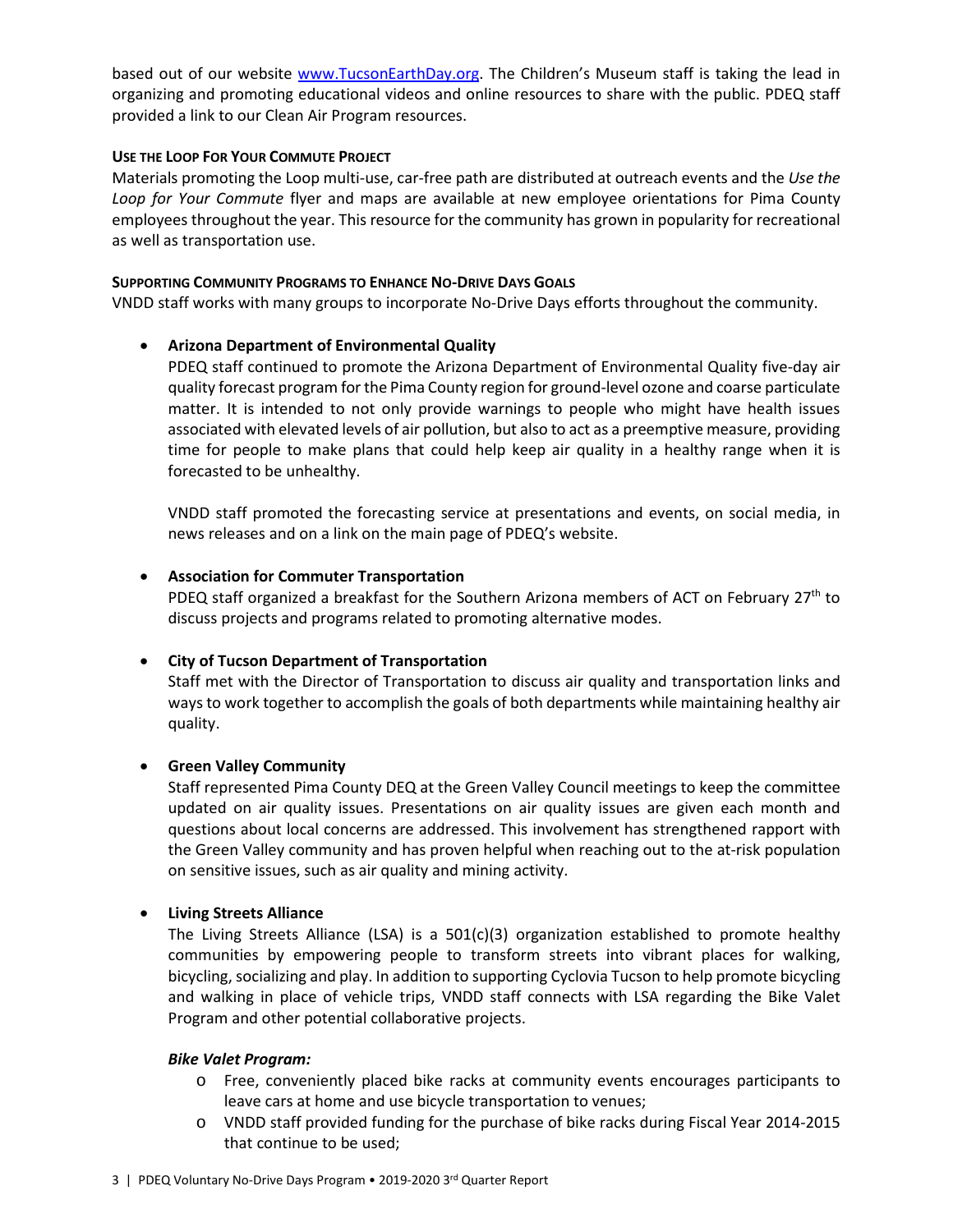o During January and February this quarter, the bike racks were utilized at four events: Vintage Bike Show, Move Tucson Launch, Social Ride to African Village and a Ward I Open House, where a total of 65 bikes were parked, replacing car trips. The racks were not used in March.

## • **National Weather Service**

Staff collaborates with the National Weather Service (NWS) to provide air quality information to the public. The partnership provides timely reports that warn the public of potential or existing airborne dust and ozone issues and include a health impact statement to protect the public. When NWS issues air quality alerts the message also includes information about the availability of air quality information on the PDEQ website.

## • **Pima Association of Governments**

Staff continued to collaborate with PAG on multiple programs and projects:

- o Air Quality Subcommittee: If PAG schedules future meetings, PDEQ staff chair meetings; help develop agenda with informative speakers to educate members about air quality issues and concerns; provide presentations regarding various air quality subjects.
- o Travel Reduction Task Force: Jurisdictional representative, provide air quality-related presentations, Travel Reduction Program Enforcement Agency for companies located in unincorporated areas of Pima County.
- o Pima County's Travel Reduction Program (TRP): Promoted alternate modes of transportation to approximately 7,000 Pima County employees via presentations, newsletter articles, email blasts, intranet site, Facebook group *Commute Trips & Tips*, and Reduced Emissions and Air Pollution (REAP) rewards program.

# • **Pima County Government Departments**

## *Communications Office*

o Staff worked with graphic designers and communications specialists on a variety of projects including eScoop articles and news releases.

## *Environmental Quality*

o With reimbursement funding from the PDEQ Director's Office, staff operates a Guaranteed Ride Home Program for Pima County employees. This helps to encourage and serve employees who use alternate modes of transportation for their work commutes by providing a reimbursable ride home if they are without a personal vehicle and a crisis or emergency happens. Eighty-eight Pima County employees are registered for this program, two of which registered during this quarter. Two emergency rides traveled this quarter, cost the Director's Office \$47.03.

## *Health Department*

- o Bicycle and Pedestrian Program: Promoted on-line and paper maps of bike routes and The Loop non-motorized pathway, employee bike-share program, and related literature with the general public and Pima County employees.
- o VNDD staff continued to work with the Health Department's Principal Investigator of the Racial and Ethnic Approaches to Community Health (REACH) program. VNDD and REACH staff have mutual interest to promote The Loop, a 131-mile car-free shared path in Tucson. Many Clean Air Program resources align well with REACH efforts to support use of alternative modes, highlighting active transportation options. Staff provided an activity table at two events in January and February. The March event was cancelled.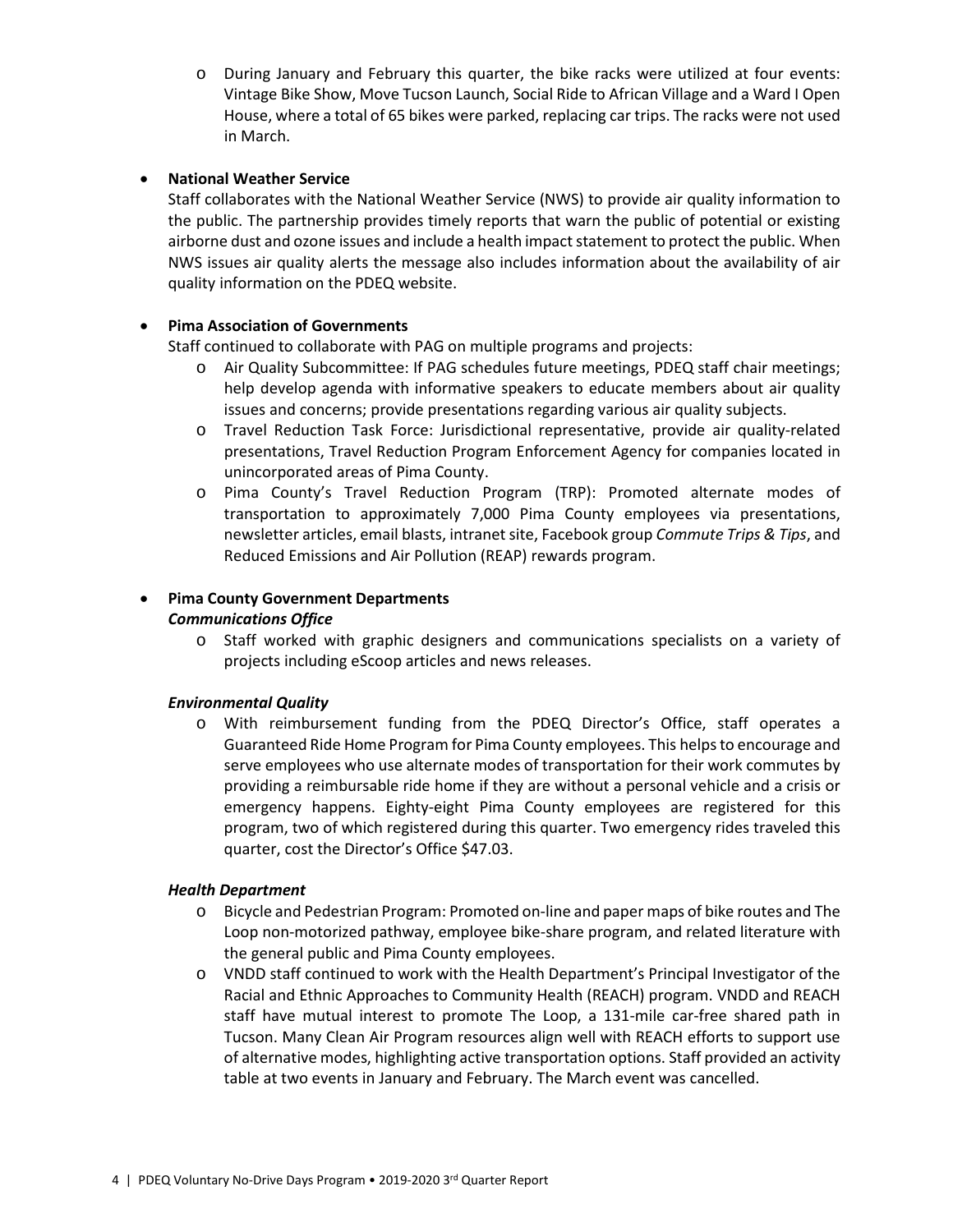#### *Human Resources*

- o New Employee Orientations: Provided Travel Reduction Program presentations and informational literature about alternate modes of transportation to new employees.
	- Presentations delivered this quarter: 4
	- Attendees: 145
- o Bus Pass Sales: Pima County employees are eligible to receive a 50% subsidy on 30-day transit passes via the HR Benefits program.
	- Passes sold this quarter: 808
- o Staff met with Pima County Human Resources and Sun Tran to explore the possibility of increasing employee transit ridership. Potential methods discussed include: reducing or eliminating the time delay between employee sign up and when the subsidy is applied; providing funding for the first month's pass; and securing an increase in the budget for employee transit passes. Transit sales amongst Pima County employees has slowly dwindled since 2009 and the County's budget allocation was commensurate with this decline. It will be a challenge to increase that administrative budget line item.

## *Office of Sustainability and Conservation*

- o Staff contributes to the Alternate Fuels Chapter of the Sustainability Action Plan for County Operations. This subcommittee is dedicated to reduce miles driven, improve efficiencies, and reduce emissions from the fleet of vehicles used by Pima County employees. Key participating departments on the subcommittee include Fleet Services, Environmental Quality, Human Resources, Facilities Management, and others as topics warrant.
- o The team is working on projects to reduce emissions by decreasing employee vehicle idling and providing services to make using alternate modes more amenable. An idle reduction program for Pima County departments and employees is implemented, with data acquired from GPS units installed in most County fleet vehicles. Promotional *Idle Less*  bookmarks continue to be distributed and GPS data reports are sent to department heads monthly for internal use. An article about idling less was provided in the January *Ask the Green Geek* column of the Pima County FYI public newsletter. An additional article about the success of the idle reduction program for the County's Regional Wastewater and Reclamation Department was published in the January edition of the eScoop.

## *Public Libraries and Community Centers*

- o Several years ago, staff had set up a partnership with the Pima County Public Library system on a materials distribution program, *EcoNook for Desert Dwellers* (for teenagers and adults) and *Eco Kids Corner* (for 12 years and younger). The program promotes air quality and environmental awareness through PDEQ educational materials. VNDD staff remained available to respond to requests for literature.
- o Due to decreasing space availability, most librarians have opted to offer resources as part of ongoing programs and/or as part of existing educational literature displays.

## • **Sun Tran and Sun Link Streetcar Transit Services**

- o Promoted transit services to Pima County employees and the general public by providing on-line resources, social media messaging, Ride Guides and other brochures about how to ride transit.
- o Met with Sun Tran staff and Pima County Human Resources staff to brainstorm on a way to encourage brand new employee hires before their first day of work to use Sun Tran and other alternative modes of transportation for their commute with a personal trip planner.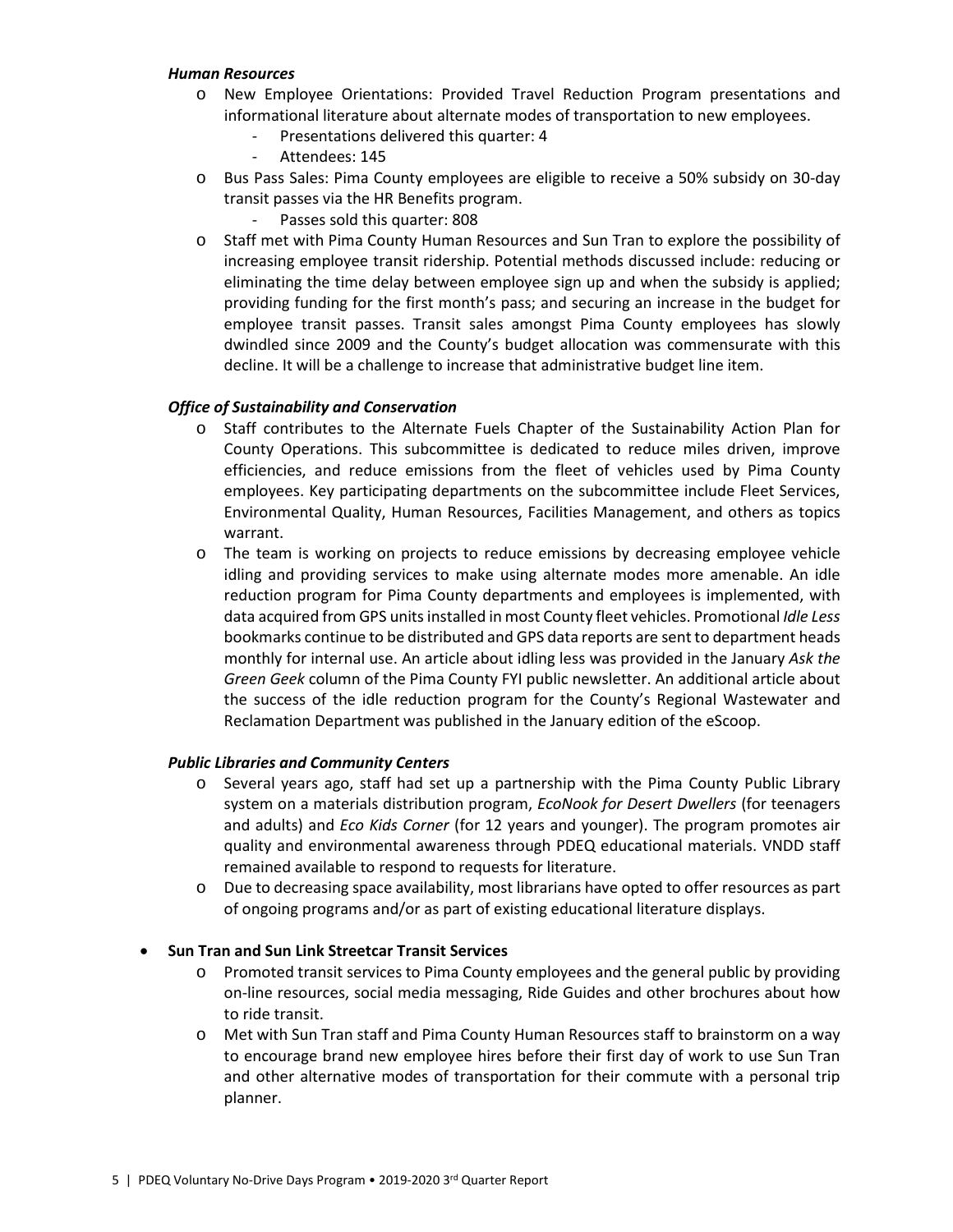o Sun Tran donated \$10 value-loaded SunGO transit passes to encourage Pima County employees to use transit for work commutes. Staff provides the identification numbers of the distributed cards so that Sun Tran can track their usage through time and assess the effectiveness of the promotion. The passes are distributed at New Employee Orientations and with responses to employee inquiries.

Passes distributed this quarter: 10

# • **Tucson Audubon Society**

- o Desert Dwellers Education Project: PDEQ staff continued to collaborate with Tucson Audubon Society (TAS) to distribute the desert conservation poster, *Desert Dwellers Know – A Celebration of Byrd's Words* and other VNDD literature, including bookmarks and The Loop maps. TAS staff highlights the poster and activity book on their gift shop's webpage.
- o The companion coloring and activity book, *Desert Dwellers Know Desert Colors*, is for sale at the Audubon Society gift store. The piece was developed to extend the *Desert Dwellers Know* concept using attractive artwork and the poetry of Byrd Baylor to provide lessons about sustainable desert living. A series of facts, questions and academic challenges helps adhere this piece to core STEAM (science, technology, engineering, art and math) principles for easy integration with elementary school classrooms. Proceeds from the sales are used for future *Desert Dwellers Know* educational projects and for reprinting the poster and activity book.

## • **Tucson Clean & Beautiful**

- o Staff serves on the Board of Directors of Tucson Clean & Beautiful and shares information regarding No-Drive Days goals and special events as appropriate.
- o TCB has a very active "Trees for Tucson" program that staff helps to promote for the many air quality benefits provided by shade trees. PDEQ coordinates with them to encourage the planting of low VOC emitting trees to reduce precursor emissions for ozone.
- o VNDD and TCB promote each other's materials at select community outreach events.
- o VNDD staff tabled at the Tree Festival and Climbing Championship on March 7, an event sponsored by TCB.

# • **University of Arizona**

o Staff provided a presentation for the Environmental Sciences 195-A class about PDEQ services, our Clean Air Program, and finding careers in the environmental field.

## **REPORTS OR DATA PRODUCED:**

## **EMISSIONS REDUCTION FROM HEALTHY AIR IS IN OUR HANDS CAMPAIGN:**

- # participants pledged to not drive this quarter: 388
- Total vehicle miles reduced this quarter: 151,905
- Pounds of pollution and greenhouse gases avoided this quarter: 129,833

## **EMISSIONS REDUCTION FROM PIMA COUNTY EMPLOYEE USE OF TRANSIT:**

- Average round-trip commute miles for Pima County employees (October 2019 TRP survey): 24.6
- Transit passes sold during first quarter: 808 (average of 269 per month)
- Accounting for holidays and vacation days and assuming alternate modes were used three days per week for 13 weeks this quarter:
	- o Single-occupied vehicle driving miles reduced: 258,079
	- o Pounds of air pollution and greenhouse gas emissions reduced: 220,580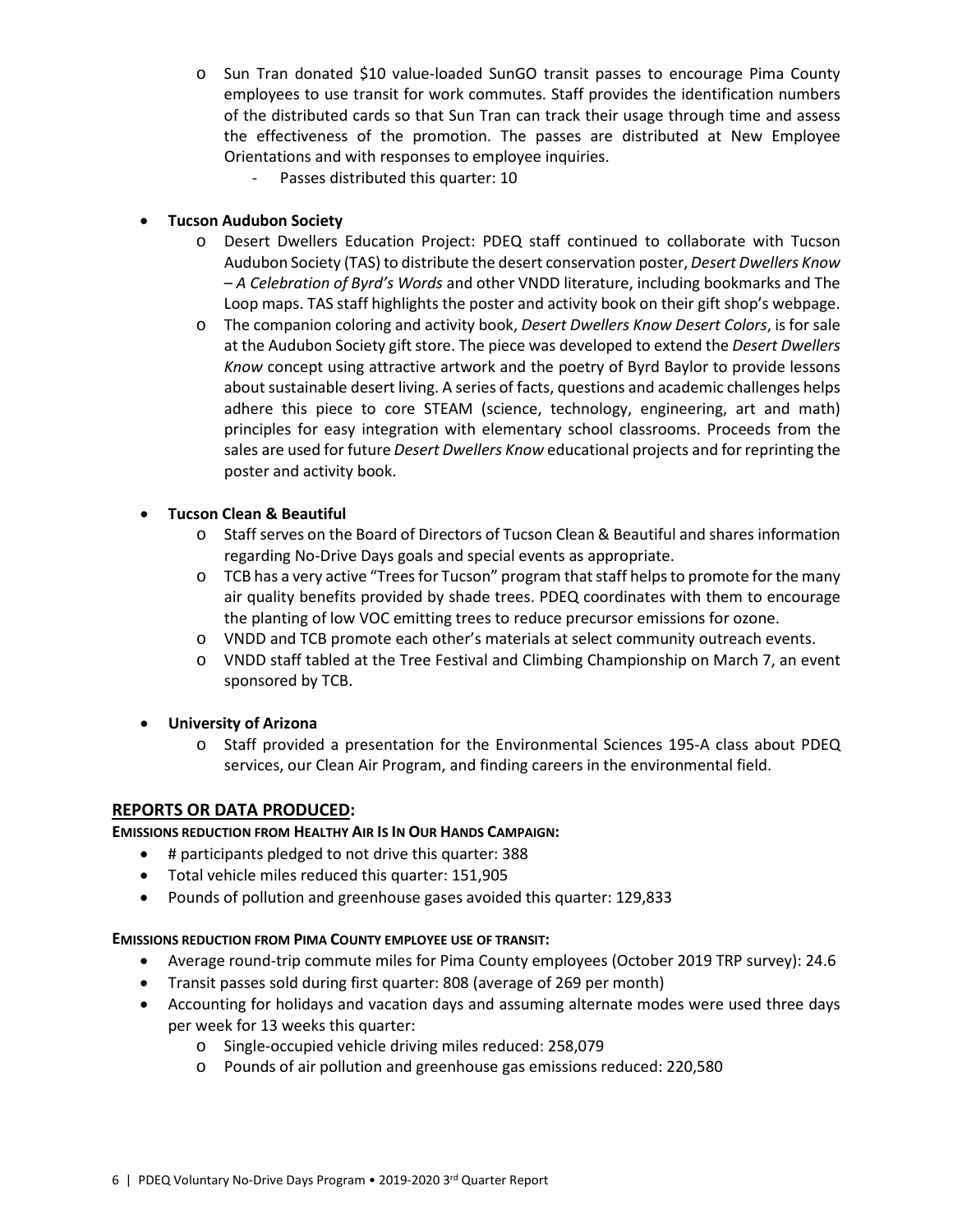#### **EMISSIONS REDUCTION FROM PIMA COUNTY EMPLOYEE GUARANTEED RIDE HOME PROGRAM:**

- Employees currently signed up for this program: 88
- New registrants this quarter: 2
- Claims for reimbursement: 2 (\$47.03 paid for by funds from PDEQ Director's Office)
- Vehicle miles traveled reduced this quarter by employees using alternate modes: 118,911
- Annual miles traveled reduced by these employees: 457,350
- Pounds of air pollution and greenhouse gas emissions reduced per year: 415,773

# **• GOAL 3: PRESENTATIONS & IN-DEPTH INTERVIEWS--------------------------------------**

#### **PERCENT OF WORK COMPLETED:** 144%

#### **WORK ACCOMPLISHED:**

Staff creates, customizes, updates and delivers presentations to a wide range of audiences to educate and create greater awareness about air quality issues and no-drive actions that can be taken to reduce emissions and keep the air healthy to breathe. In addition to the 11 presentations delivered reaching 485 people this quarter, six in-depth interviews were given to KOLD TV, Arizona Daily Star, and the Bill Buckmaster show regarding air quality, ozone, and air monitoring. Audience reach via these interviews is unknown as reader/viewer data is not available.

#### **REPORTS OR DATA PRODUCED:**

| <b>Presentations</b> |                                              |                 |             |  |  |
|----------------------|----------------------------------------------|-----------------|-------------|--|--|
| Date                 | Location                                     | # Presentations | # Attendees |  |  |
| 9-Jan-20             | Pima County New Employee Orientation         | 1               | 34          |  |  |
| 24-Jan-20            | University of Arizona ENVS195A class         | 1               | 35          |  |  |
| 30-Jan-20            | Pima County New Employee Orientation         | 1               | 36          |  |  |
| 5-Feb-20             | Sunrise Drive Elementary Science Day         | 4               | 239         |  |  |
| 20-Feb-20            | Pima County New Employee Orientation         | $\mathbf{1}$    | 40          |  |  |
| 3-Mar-20             | Pima County Department Personnel Rep Meeting | 1               | 48          |  |  |
| 12-Mar-20            | Pima County New Employee Orientation         | $\mathbf{1}$    | 35          |  |  |
| 12-Mar-20            | Ellie Towne/Flowing Wells Community Center   | $\mathbf{1}$    | 18          |  |  |
|                      | Total                                        | 11              | 485         |  |  |

| <b>In-Depth Interviews</b> |                                                                                           |  |  |
|----------------------------|-------------------------------------------------------------------------------------------|--|--|
| 15-Jan-20                  | <b>KOLD TV interview</b>                                                                  |  |  |
| 20-Feb-20                  | AZ Daily Star meeting regarding an ozone story                                            |  |  |
| 9-Mar-20                   | KOLD TV interview regarding ozone                                                         |  |  |
| 10-Mar-20                  | Bill Buckmaster Show regarding ozone, winter air pollution season and other PDEQ programs |  |  |
| 19-Mar-20                  | AZ Daily Star recorded interview regarding air quality monitors and ozone                 |  |  |
| 25-Mar-20                  | AZ Daily Star regarding ozone                                                             |  |  |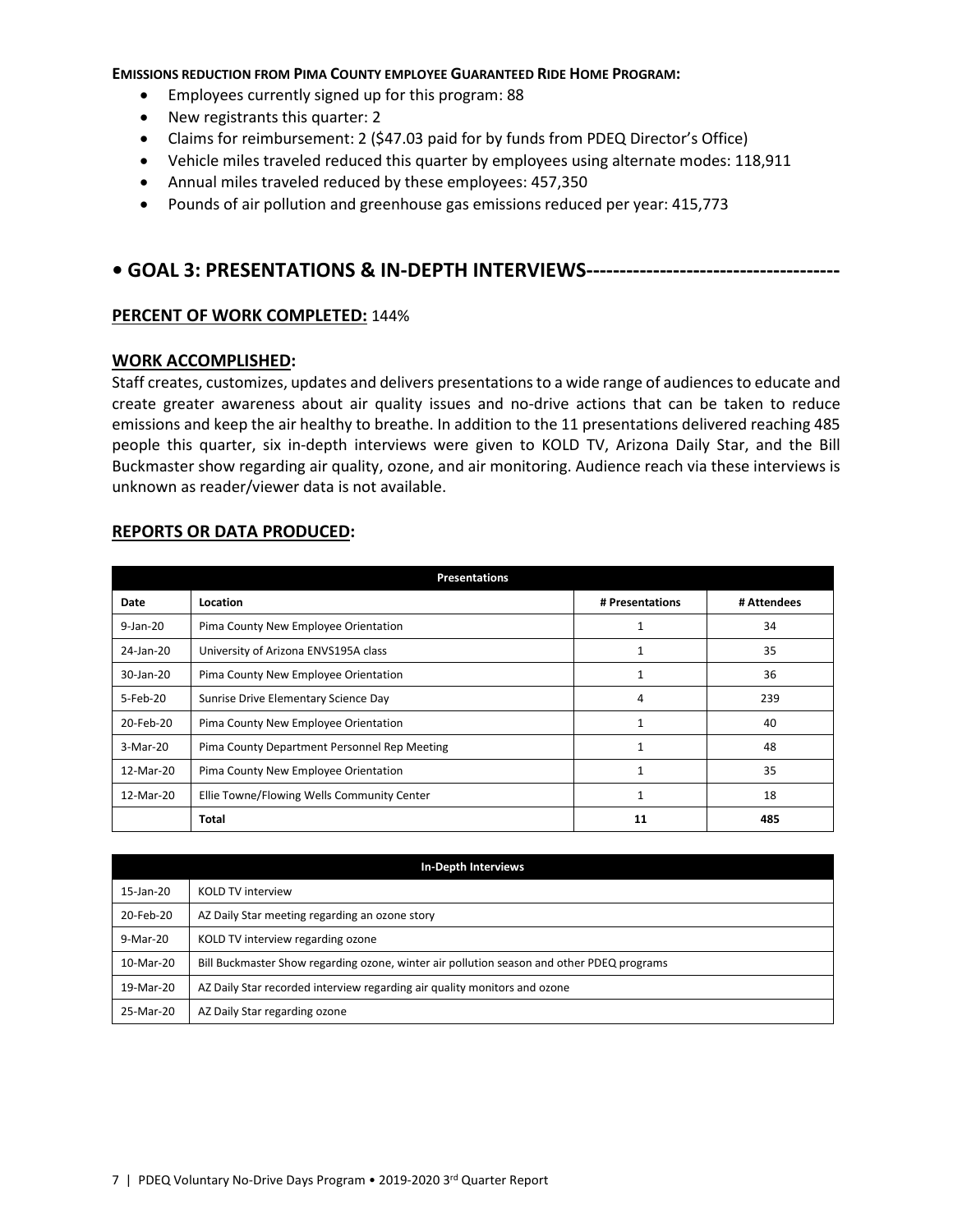# **• GOAL 4: DEVELOPMENT OF INFORMATIONAL MATERIALS ----------------------------**

## **PERCENT OF WORK COMPLETED: 111%**

#### **WORK ACCOMPLISHED:**

#### **EVENT PROMOTIONS**

As a sponsor of Cyclovia, the Clean Air Program logo was included in promotional webpages, emails and printed materials provided by the Living Streets Alliance. Unfortunately, the event scheduled for March 29 was cancelled just weeks before it was to be held, and promotions ceased.

#### **ARTICLES WRITTEN**

#### • **PDEQ Internet**

Two articles based on VNDD news releases were posted on the PDEQ website this quarter. The articles shared information about higher levels of particulates in relation to New Year's celebrations and tips to show love for the air on Valentine's Day and beyond. At least one of these articles was also posted on Pima County's main website, [www.pima.gov.](http://www.pima.gov/)

#### • **Green Living Magazine**

Staff wrote two articles which were published in Green Living Magazine, an eco-conscious lifestyle periodical that offers current trends in wellness and sustainability initiatives, inspiring readers to make a difference in our environment.

| Articles Written for Green Living Magazine |                                                                               |  |  |
|--------------------------------------------|-------------------------------------------------------------------------------|--|--|
| Jan 2020                                   | Am I crazy? My journey with public transportation and its unexpected benefits |  |  |
| Mar 2020                                   | But I don't see anything: What you need to know about ozone                   |  |  |

## • **eScoop Newsletter**

Staff wrote three articles for this on-line newsletter for thousands of Pima County employees.

| <b>Pima County Employee eScoop Articles</b> |                                                       |  |  |
|---------------------------------------------|-------------------------------------------------------|--|--|
| 3-Jan-20                                    | Get creative with your 2020 commuting                 |  |  |
| 3-Jan-20                                    | Wastewater (department) sees success in idling less   |  |  |
| 7-Feb-20                                    | How do you get to work? Commuters share their stories |  |  |

# **• GOAL 5: USE OF MEDIA FOR NOTICES OF UNHEALTHY OZONE FORECASTS -------**

## **PERCENT OF WORK COMPLETED:** 50%

Prompted by ADEQ Five-Day Air Quality Forecasts of high levels of ozone and real-time PDEQ air quality data, VNDD staff creates and distributes social media messages and news releases for Pima County residents. It is expected these warnings will only need to be released during ozone season, the first and fourth quarters of our fiscal year.

## **WORK ACCOMPLISHED:**

#### **SOCIAL MEDIA MESSAGING**

This quarter, there was no need to message about unhealthy ozone forecasts as ozone season has not yet begun. However, one tweet on Twitter posted in February reminded readers of this pollutant and encouraged the community to fight the formation of ozone and take a pledge to drive less and use alternate modes of transportation more.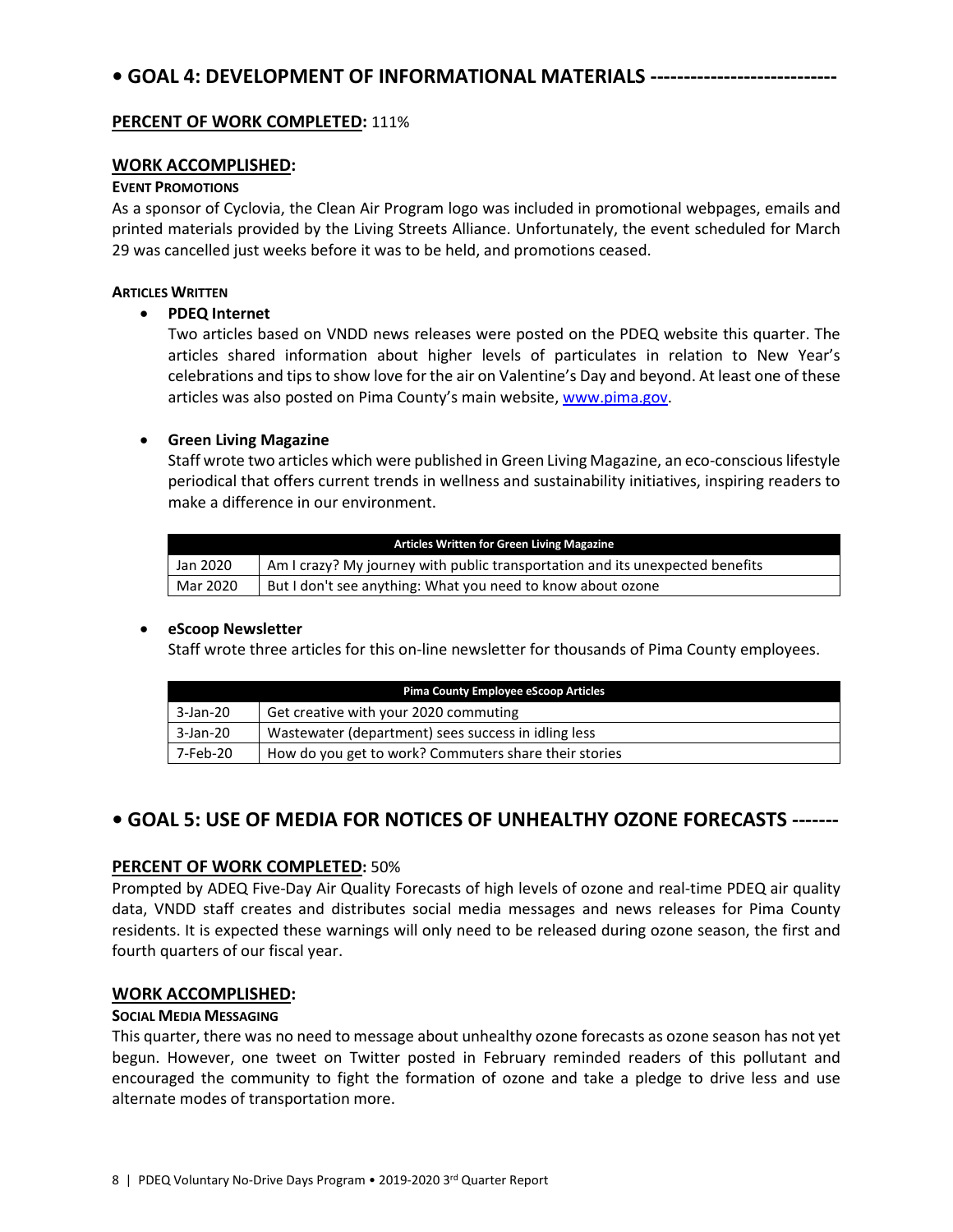# **• GOAL 6: DISTRIBUTION OF INFORMATIONAL MATERIALS -----------------------------**

Staff distributes information to the general public and specific audiences via website posting, e-mails to list serves, articles for newsletters, social media, and the distribution of literature through libraries, community centers and community outreach events.

## **PERCENT OF WORK COMPLETED:** 160%

## **WORK ACCOMPLISHED:**

## **PDEQ WEBSITE**

Staff continued to promote, update and maintain the PDEQ website, posting two new pages developed from news releases about air quality issues.

## **AIR QUALITY LIST SERVE**

Staff maintains a list serve to share timely air quality and No-Drive Days information quickly with interested individuals. Emails are sent to this list serve when air quality is expected to reach unhealthy levels or when air quality related news releases or notices of community events are sent to the media. Staff encourages a voluntary reduction in motor vehicle use as part of the advisories as appropriate. The public can sign up for this list serve on the PDEQ website or list their names on sign-up sheets that staff provides at select outreach events.

## **ECO KIDS CORNER WEBSITE**

Debuted in January 2012, this kid-friendly website includes educational information regarding air quality, water, soil, climate change and reducing, reusing, and recycling. Kids can interact with a guessing game, create 13 different types of nature poems, and find additional resources for local eco-related activities, as well as discover a plentitude of resources for more information and engaging websites.

## **INFORMATION FOR PIMA COUNTY EMPLOYEES**

As administrator of the Pima County Employee Travel Reduction Program (TRP) for approximately 7,000 employees, PDEQ staffshares resources and information and encourages all employees to adopt No-Drive Days practices in their work commutes by using transit, carpooling, vanpooling, skipping trips, combining errands, biking and walking. During this quarter, staff:

- Replied to inquiries regarding the use of alternate modes of transportation;
- Delivered travel reduction presentations and distributed resources at four New Employee Orientations;
- Registered two employees in the Guaranteed Ride Home Program for Pima County employees;
- Distributed alternate mode news and information via three employee newsletter articles;
- Promoted the Pima Association of Governments (PAG) Sun Rideshare resources via website, and employee presentations;
- Contacted members of Travel Reduction Program alternate modes list serves, sharing timely news with those Pima County employees interested in transit (52 members), bicycle (82 members), walk (two members), or carpool and vanpool (10 members). Staff distributed messages on two occasions this quarter including information on transit schedule changes.
- Maintained and updated the TRP intranet webpages providing resources and information about alternative modes of transportation and the benefits they provide;
- Maintained a Facebook group, *Commuter Trips and Tips* for Pima County employees and posted four messages to the group; and
- Distributed Survey Monkey surveys to new employees to assess the effectiveness of the TRP presentations and resources delivered during new employee orientations.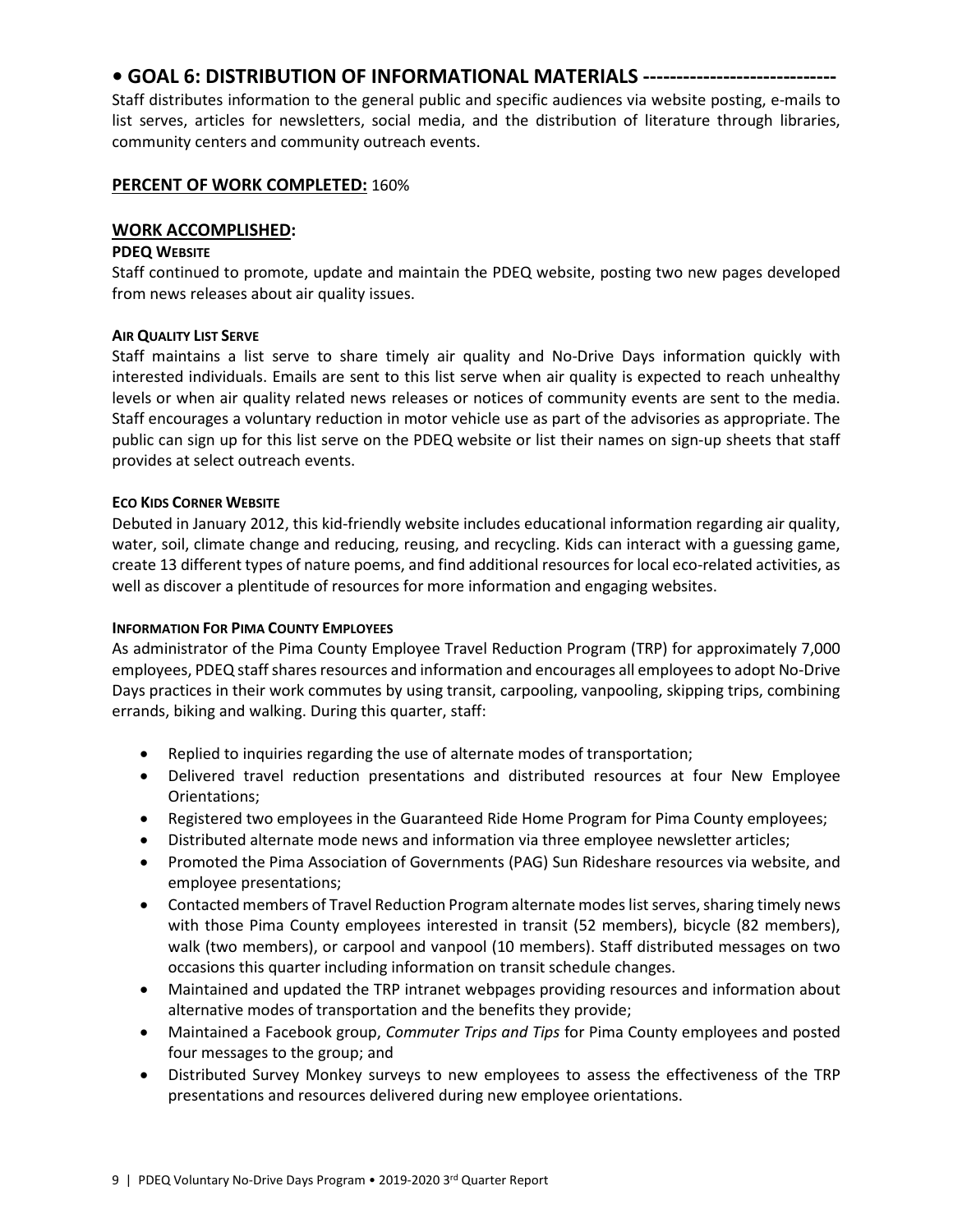## **REPORTS OR DATA PRODUCED:**

#### **PDEQ & TRP WEBSITES**

Staff tracks website pageviews using Google Analytics. During the second quarter of FY 2019-2020:

- Pageviews on PDEQ website: 32,537
- Pageviews on TRP webpages: 531

**Articles Posted on PDEQ Website** January 06, 2020 - New Year's Celebrations Caught on PDEQ Air Quality Monitors February 14, 2020 - Show Your Love for the Air

The three articles that were written for the eScoop employee newsletter were also posted on the TRP intranet site for Pima County employees.

#### **AIR QUALITY LIST SERVE**

- Members on the Air Quality List Serve: 962
- Members on the Media list serve: 131
- Air quality-related informational piece distributed this quarter: 3

#### **SOCIAL MEDIA MESSAGING**

- Tweets posted on Twitter: 27
	- o Impressions on Twitter: 43,200
- Facebook posts: 27
	- o Impressions on Facebook: 2,126
- Facebook posts on *Commute Trips & Tips*: 4
	- $\circ$  Reach: 40 members x 4 posts = 160

#### **HARD COPY MATERIALS DISTRIBUTION**

- Pieces of literature and promotional materials distributed this quarter: 5,960
- Items authored by PDEQ and other agencies distributed: 75
- Occasions on which materials were distributed directly (In addition to distributing materials at booths and presentations) : 16
- People reached via materials distribution: 546

| <b>Materials Distribution</b> |                                                          |                                |              |  |  |
|-------------------------------|----------------------------------------------------------|--------------------------------|--------------|--|--|
| Date                          | Location                                                 | # Events                       | # Recipients |  |  |
| $7$ -Jan- $20$                | Pima County Recorder's Office                            | 3<br>$\mathbf{1}$              |              |  |  |
| $9$ -Jan-20                   | Pima County Buildings Kiosk Reload                       | 1                              | 19           |  |  |
| $10$ -Jan- $20$               | Pima County Mailroom                                     | $\mathbf{1}$                   | 25           |  |  |
| $11$ -Jan- $20$               | Davidson Elementary School                               | 1                              | 100          |  |  |
| $13$ -Jan- $20$               | 33 N. Stone Ave., Security Staff                         | 1                              | 3            |  |  |
| 17-Jan-20                     | Glenn Smith - resident                                   | 1                              | 1            |  |  |
| 27-Jan-20                     | Pima County Board of Supervisors - Tucson Estates Event  | 1                              | 200          |  |  |
| 29-Jan-20                     | Winners of Healthy Air Is In Our Hands Drive Less Pledge | 4                              | 4            |  |  |
| $30$ -Jan- $20$               | Pima County Buildings Kiosk Reload                       | $\mathbf{1}$                   | 9            |  |  |
| 10-Feb-20                     | Pima County Fleet Services                               | 1                              | 150          |  |  |
| 20-Feb-20                     | Pima County Building Kiosk Reload                        | 1                              | 17           |  |  |
| 9-Mar-20                      | Theresa Lee Health Department                            | $\overline{2}$<br>$\mathbf{1}$ |              |  |  |
| 12-Mar-20                     | Pima County Buildings Kiosk reload                       | $\mathbf{1}$                   | 13           |  |  |
|                               | <b>Total</b>                                             | 16                             | 546          |  |  |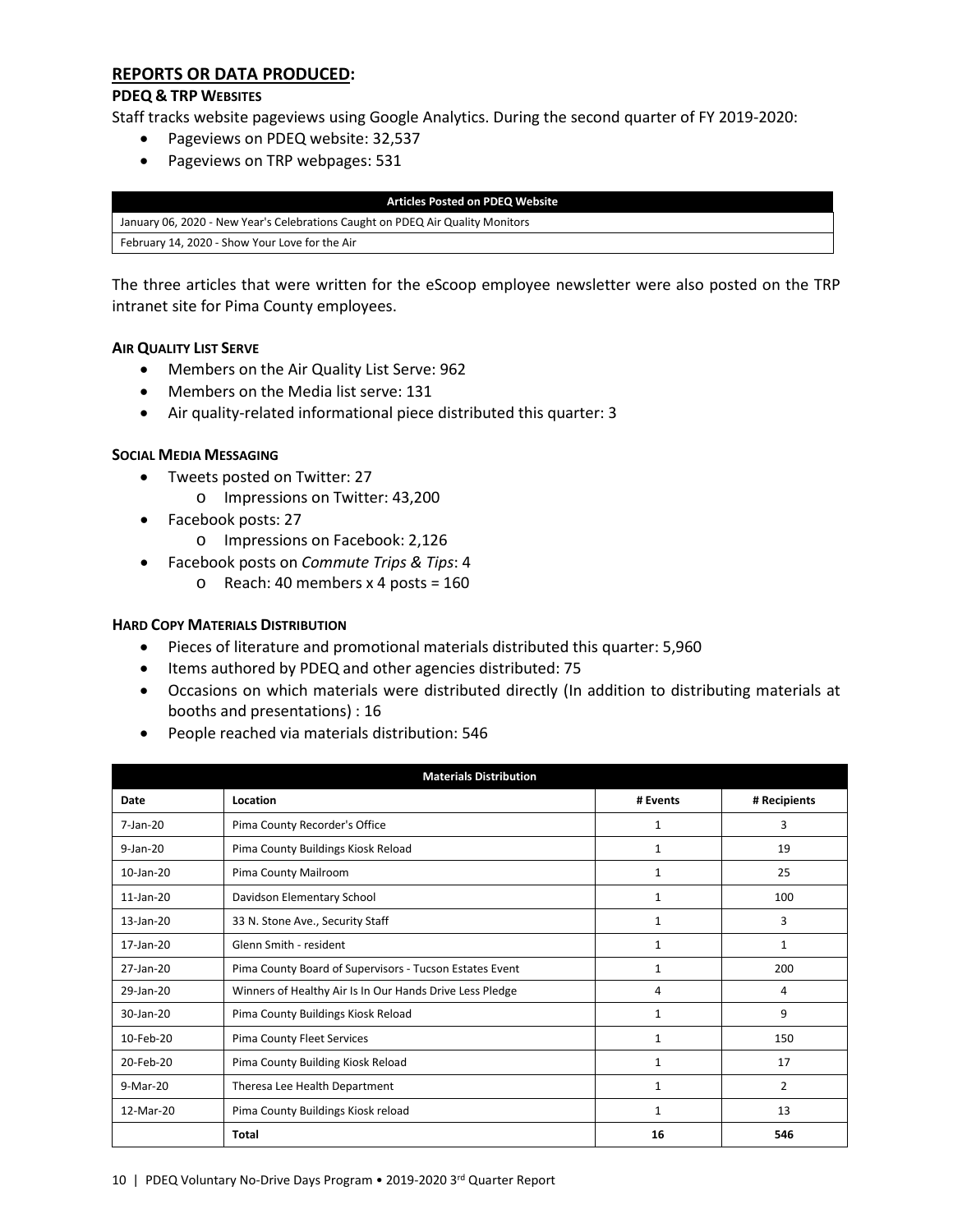# **• GOAL 7: USE OF SOCIAL MEDIA PLATFORMS ------------------------------------**

VNDD/Clean Air Program staff posts videos, photos, or text messages on Twitter, Facebook and YouTube to reach inter-generational audiences regarding No-Drive Days messaging.

## **PERCENT OF WORK COMPLETED:** 70%

## **WORK ACCOMPLISHED:**

#### **TWITTER**

PDEQ's first tweet on Twitter.com was on July 21, 2015. This quarter, staff tweeted 27 posts focused on air topics including:

- Transit
- Alternate modes of transportation
- Idle less at schools
- Clean air
- General eco including air
- Trees and air pollution
- Skipping trips for clean air
- PDEQ air data at New Year's celebration
- Healthy Air Is In Our Hands pledge
- Ozone

## **FACEBOOK**

## • **PDEQ Facebook**

Staff attended a training for FaceBook to enhance presence and learn tips from an active County department poster.

Staff began posting messages on Facebook independently of the Pima County Communications Department and provided 27 posts related to air quality on PDEQ's Facebook account this quarter. Topics were much the same as those Tweeted about in Twitter listed above.

## • **Travel Reduction Program Group**

In May 2017, staff established a Facebook group for Pima County employees, *Commute Trips and Tips,* as a way to reach employees regarding driving less and using alternate modes of transportation for work commutes. There are currently 40 members in this group. This quarter, staff posted four messages regarding:

- o Transit schedule changes
- o Sun Link streetcar seasonal schedule changes
- o Using alternate modes provides long-term health and happiness benefits (SHRM report)

## **YOUTUBE**

In previous years and with the assistance of Pima County Communications, PDEQ produced and posted six public service announcements related to air pollution and actions people can take for healthier air. These videos are all currently active on YouTube.

## **REPORTS OR DATA PRODUCED:**

## **TWITTER**

Quarterly impressions on Twitter have increased from 215 in the first quarter we began tweeting in 2015.

- Air quality related tweets this quarter: 27
- Impressions this quarter: 43,200
- Followers: 992
- Drive and idle less
- Carpooling
- Air and weather
- Airborne dust control methods
- Preserving the planet
- Lights out for Earth Hour
- Being car free
- Transit benefits
- The Loop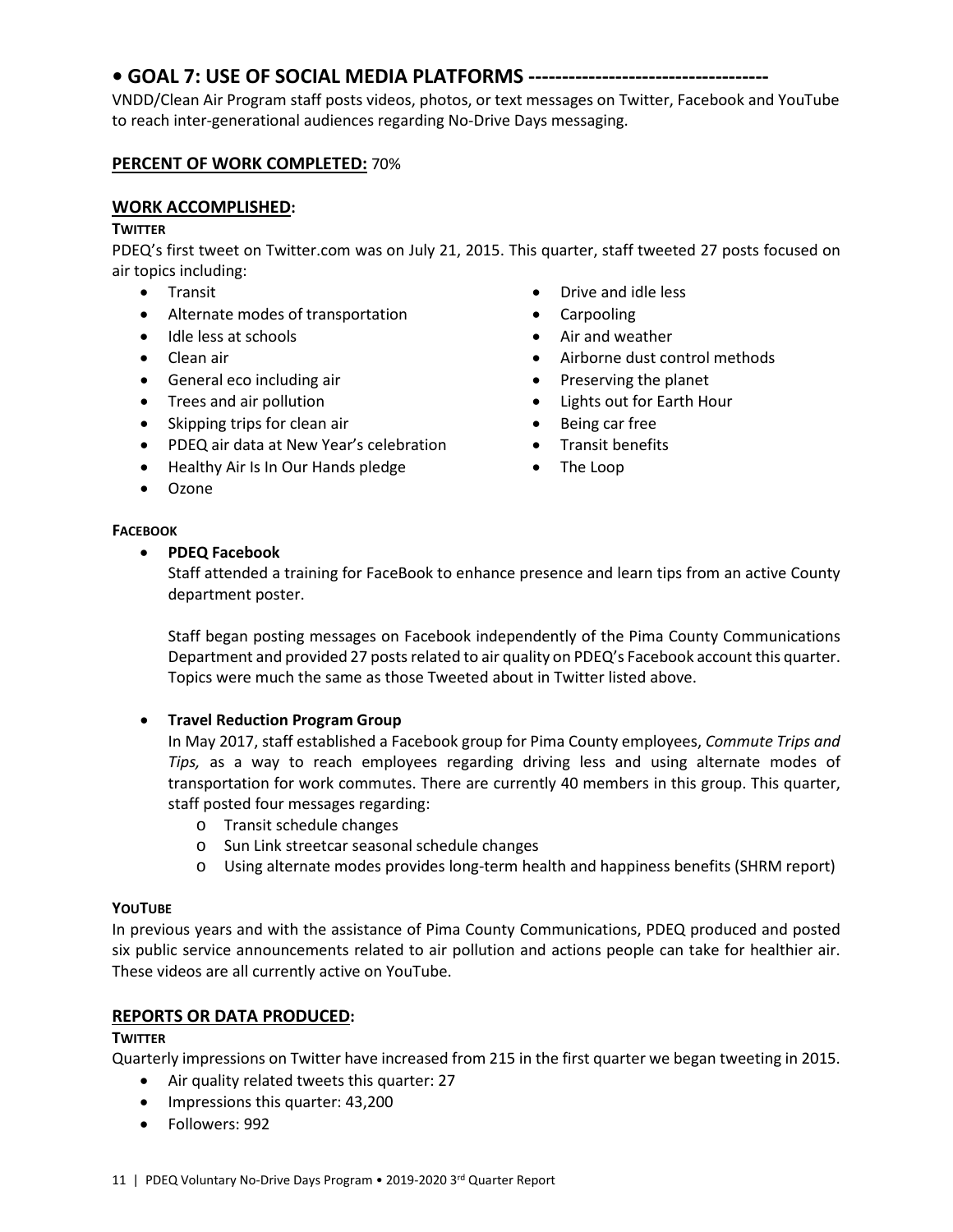#### **FACEBOOK**

- Facebook posts this quarter: 27
- Impressions: 2,126

## *COMMUTE TRIPS & TIPS* **FACEBOOK GROUP**

- Facebook posts this quarter: 4
- Members in *Commute Trips and Tips*: 40

## **YOUTUBE VIDEO VIEWS**

Views to-date are listed below and are cumulative from original upload date.

- *Idle Less*
	- o 15-second version (uploaded May 2018): 39 views
	- o 40-second version (uploaded April 2018): 251 views
- *Help keep particles out of the air this New Year's* 
	- o English version (uploaded September 2017): 53 views
	- o Spanish version (uploaded September 2017): 45 views
- *Love the Ai*r (uploaded April 2015): 664 views
	- o *Love the Air* also plays in a video loop on at least one monitor located in a downtown county-owned building for people to view while they are waiting in the lobby.
- *Idle Less at Schools*
	- o Draft version (uploaded in April): 200+ views
	- o Final version (updated May 2019): 77 views

# **• GOAL 8: HEALTHY AIR IS IN OUR HANDS DRIVE-LESS PLEDGE ------------------------**

This on-going program encourages the public to take the *Drive-Less Pledge* and commit to reducing miles traveled by motor vehicles.

## **PERCENT OF WORK COMPLETED:** 75%

## **WORK ACCOMPLISHED:**

Drive-Less Pledge cards are distributed at outreach events and an online form is available on PDEQ's website inviting Pima County residents to commit to specific actions leading to driving less. Data is collected and analyzed to track the number of participants, pledged miles not driven and associated emission reductions.

The pledge is promoted at outreach events and on the PDEQ website. One lucky participant wins a \$100 Visa gift card via a random drawing for each quarter.

## **REPORTS OR DATA PRODUCED:**

**DRIVE-LESS PLEDGE QUARTERLY OUTCOMES:**

- Pledge cards distributed this quarter: 172
- Healthy Air Is In Our Hands bookmarks distributed: 16
- People pledged to drive less this quarter: 388
- Miles contest participants pledged to not drive during this quarter: 151,905
- Pounds of air pollution and greenhouse gases reduced this quarter: 129,833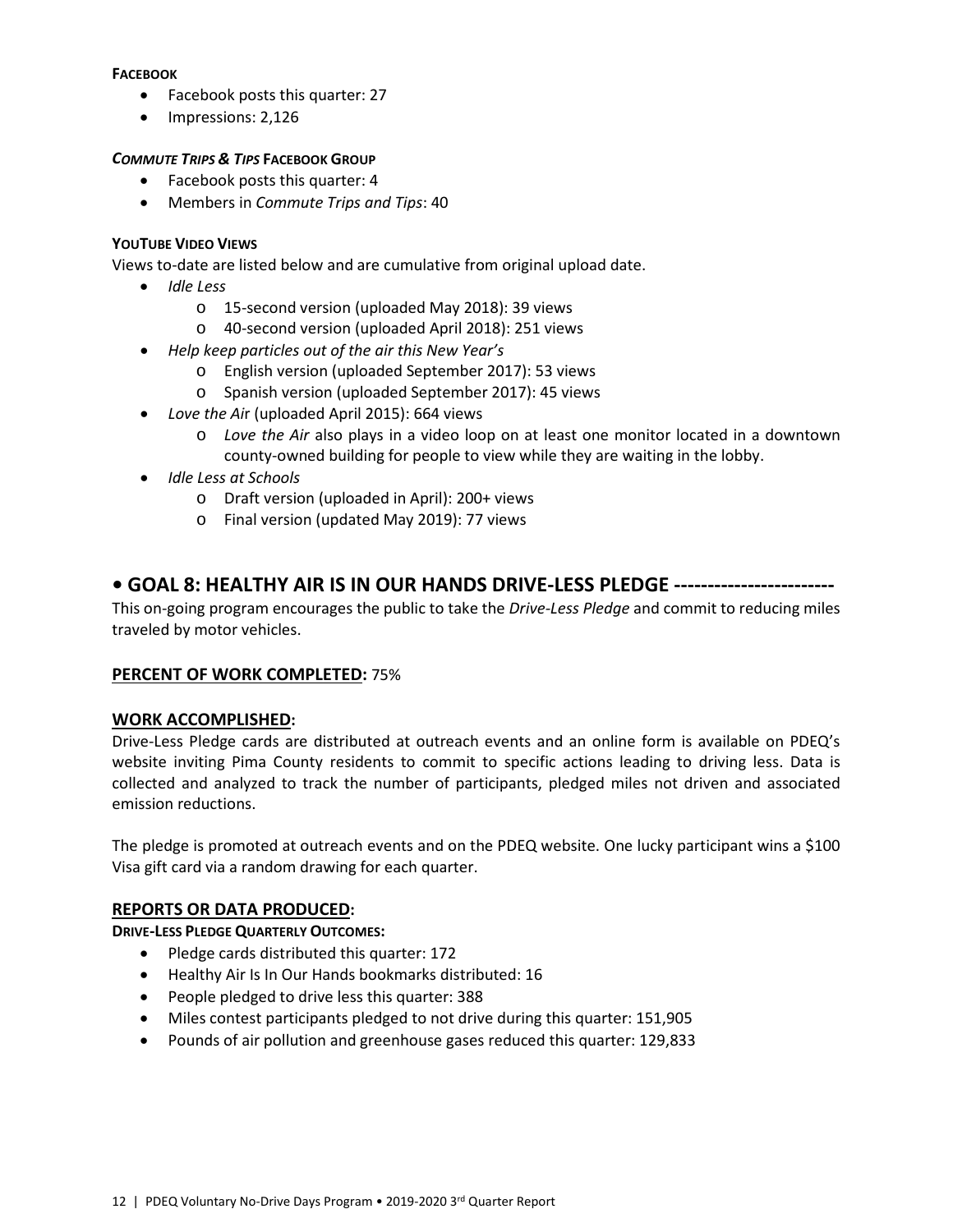# **• GOAL 9: COMMUNITY EVENT OUTREACHES -----------------------------------------------**

Staff provides visually stimulating, interactive displays to entice interest and engage audiences, providing information on ozone and actions that prevent air pollution, including No-Drive Days.

# **PERCENT OF WORK COMPLETED:** 65%

## **WORK ACCOMPLISHED:**

Staff tabled at eight community activity and resource events during the third quarter. Additional events scheduled in March were cancelled due to the COVID-19 pandemic, including the SARSEF Future Innovator's Night, Cyclovia, World TB Day, and a REACH event.

# **REPORTS OR DATA PRODUCED:**

| <b>Booths</b> |                                                   |          |             |  |  |
|---------------|---------------------------------------------------|----------|-------------|--|--|
| Date          | Location                                          | # Events | # Attendees |  |  |
| 11-Jan-20     | Pima County Health Department REACH Event         |          | 70          |  |  |
| 30-Jan-20     | Ted Walker Youth Day<br>1                         |          | 3200        |  |  |
| 6-Feb-20      | Harelson Elementary STEM Night                    |          | 250         |  |  |
| 8-Feb-20      | Pima County Health Dept. REACH Event              |          | 40          |  |  |
| 11-Feb-20     | Ochoa Community School                            | 1        | 100         |  |  |
| 27-Feb-20     | Booth Fickett MEGA Night                          |          | 200         |  |  |
| 07-Mar-20     | <b>Tree Festival</b>                              | 1        | 200         |  |  |
| 10-Mar-20     | Pima County & City of Tucson Employee Health Fair | 1        | 400         |  |  |
|               | Total                                             | 8        | 4,460       |  |  |

# **• GOAL 10: NEWS RELEASES & MEDIA EXPOSURE ------------------------------------------**

Staff worked with the news media to promote No-Drive Days activities, inform the public regarding air quality status, and encourage actions to reduce emissions. News releases were distributed to the media including KOLD, KVOA, KGUN, Fox 11, AZ Public Media, various radio stations, and the Arizona Daily Star, and to individuals on our air quality advisory list serve.

# **PERCENT OF WORK COMPLETED:** 60%

## **WORK ACCOMPLISHED:**

## **NEWS RELEASES TO MEDIA:**

Staff developed and distributed two news releasesthis quarter, including one describing high PM2.5 levels as a result of New Year's Eve celebrations and on encouraging readers to show their love for the air on Valentine's Day.

## **AIR INDEX NOW INFORMATION:**

The media can obtain real-time Air Quality Index (AQI) information from PDEQ's website, [www.pima.gov/deq.](http://www.pima.gov/deq) This information is published daily in local newspapers and on media websites. In addition, KVOA-TV, KOLD-TV, and KGUN-TV news programs normally incorporate the AQI into their weather report when advisories occur. The media can also access AQI data and five-day air quality forecasts from ADEQ**.**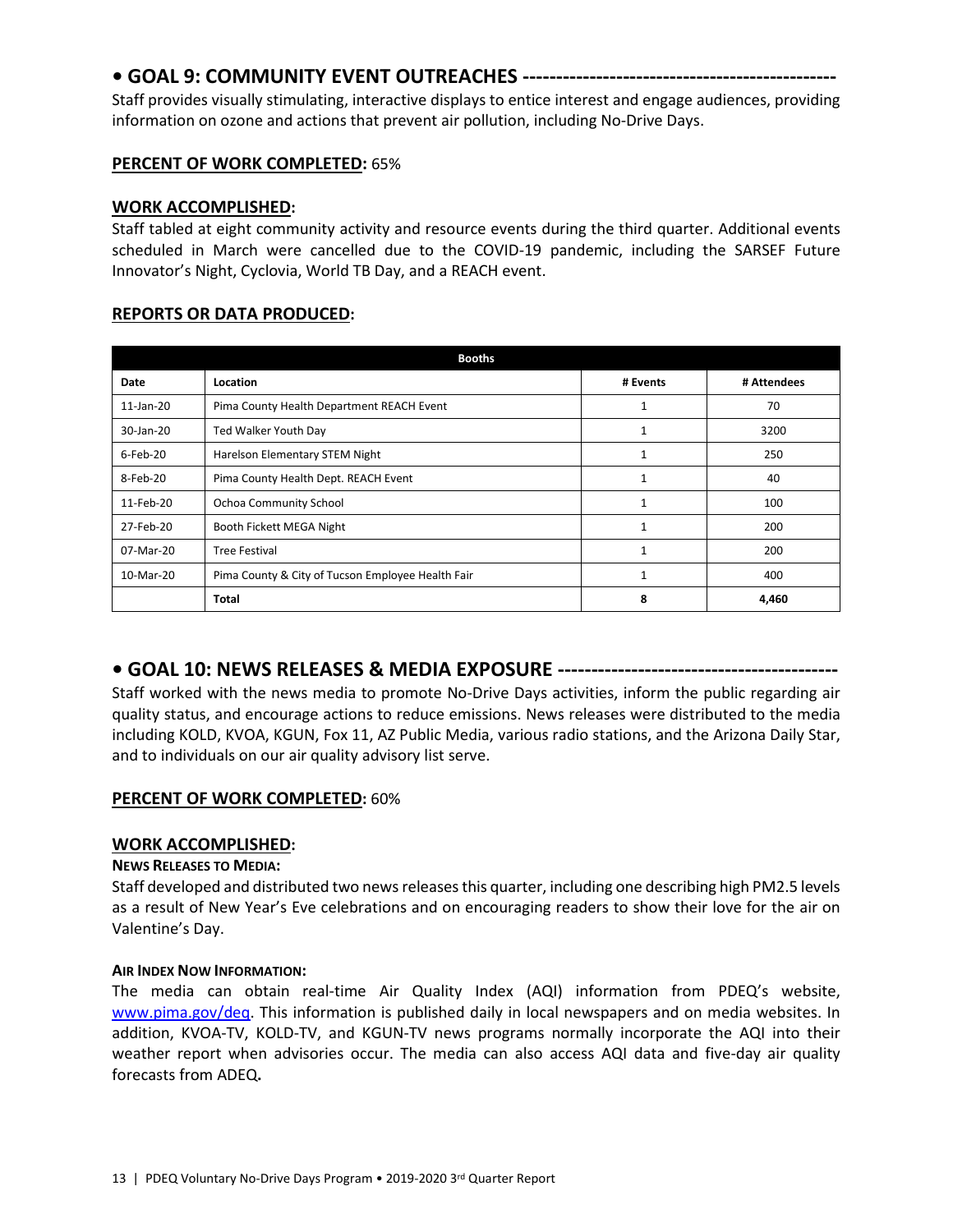#### **NEWS STORIES:**

At least nine news stories or announcements related to No-Drive Days messaging reached thousands of community members via a variety of news stations, websites, newspapers, magazines and newsletters.

## **REPORTS OR DATA PRODUCED:**

| <b>News Releases</b> |                                                                                                      |  |  |
|----------------------|------------------------------------------------------------------------------------------------------|--|--|
| Date                 | Title                                                                                                |  |  |
| 6-Jan-20             | Last Week's New Year's Celebrations Caught on PDEQ Air Quality Monitors                              |  |  |
| 13-Feb-20            | On Valentine's Day, show your love for the air (and a loved one) Skip a trip to reduce air pollution |  |  |

| Media Exposure via TV, Radio, Print, Websites, eNewsletters, Outdoor Advertising and Publicity |                                 |                                                                                  |  |  |
|------------------------------------------------------------------------------------------------|---------------------------------|----------------------------------------------------------------------------------|--|--|
| Date                                                                                           | <b>Host</b>                     | <b>Description</b>                                                               |  |  |
| Jan-2020                                                                                       | <b>Green Living Magazine</b>    | Am I crazy? My journey with public transportation and its unexpected<br>benefits |  |  |
| Jan-2020                                                                                       | pima.gov                        | Am I crazy? Nope, just a blissful bus commuter                                   |  |  |
| $6$ -Jan-20                                                                                    | pima.gov                        | New Year's Celebrations Caught on PDEQ Air Quality Monitors                      |  |  |
| 7-Jan-20                                                                                       | KGUN-9                          | Air Quality monitors catch New Year's celebrations                               |  |  |
| 15-Jan-20                                                                                      | Pima County FYI -<br>Green Geek | Does idling for only a few minutes really matter?                                |  |  |
| 2-Mar-20                                                                                       | KOLD-13                         | Tree Fest event with PDEQ participating                                          |  |  |
| March-20                                                                                       | <b>Green Living Magazine</b>    | But I don't see anything: What you need to know about ozone                      |  |  |
| March-20                                                                                       | <b>Green Living Magazine</b>    | Healthy Air Is In Our Hands advertisement                                        |  |  |
| 9-Mar-20                                                                                       | KOLD-13                         | Pima County concerned about exceeding ozone limits                               |  |  |

# **GOAL 11: PROGRAM EVALUATION -------------------------------------------------------------**

The Voluntary No-Drive Days/Clean Air Program is evaluated in the spring annually as well as throughout the year to assess effectiveness of the outreach and services the program provides.

# **PERCENT OF WORK COMPLETED:** 37%

## **WORK ACCOMPLISHED:**

## **YOUTH & ADULT PRESENTATION SURVEYS**

Surveys are distributed at or after presentations, as appropriate, to evaluate the effectiveness of the presentation in informing and encouraging no-drive actions among attendees. One evaluation was returned this quarter from the facilitator of an air quality presentation to elementary school-age children at an after school program.

## **TRAVEL REDUCTION PROGRAM SURVEYS DISTRIBUTED**

## • **New Employee Orientation Evaluations**

Staff received 90 evaluations from Pima County employees attending the Travel Reduction Program presentation at New Employee Orientations. These surveys are distributed by the Human Resources Department.

## • **Survey Monkey Evaluations**

Staff distributed short on-line surveys to Pima County employees who attended Travel Reduction Program presentations at recent New Employee Orientations. Designed to determine employee commute modes of choice, the survey is distributed every month to attendees of presentations held one month prior. The delay provides employees an opportunity to establish commute habits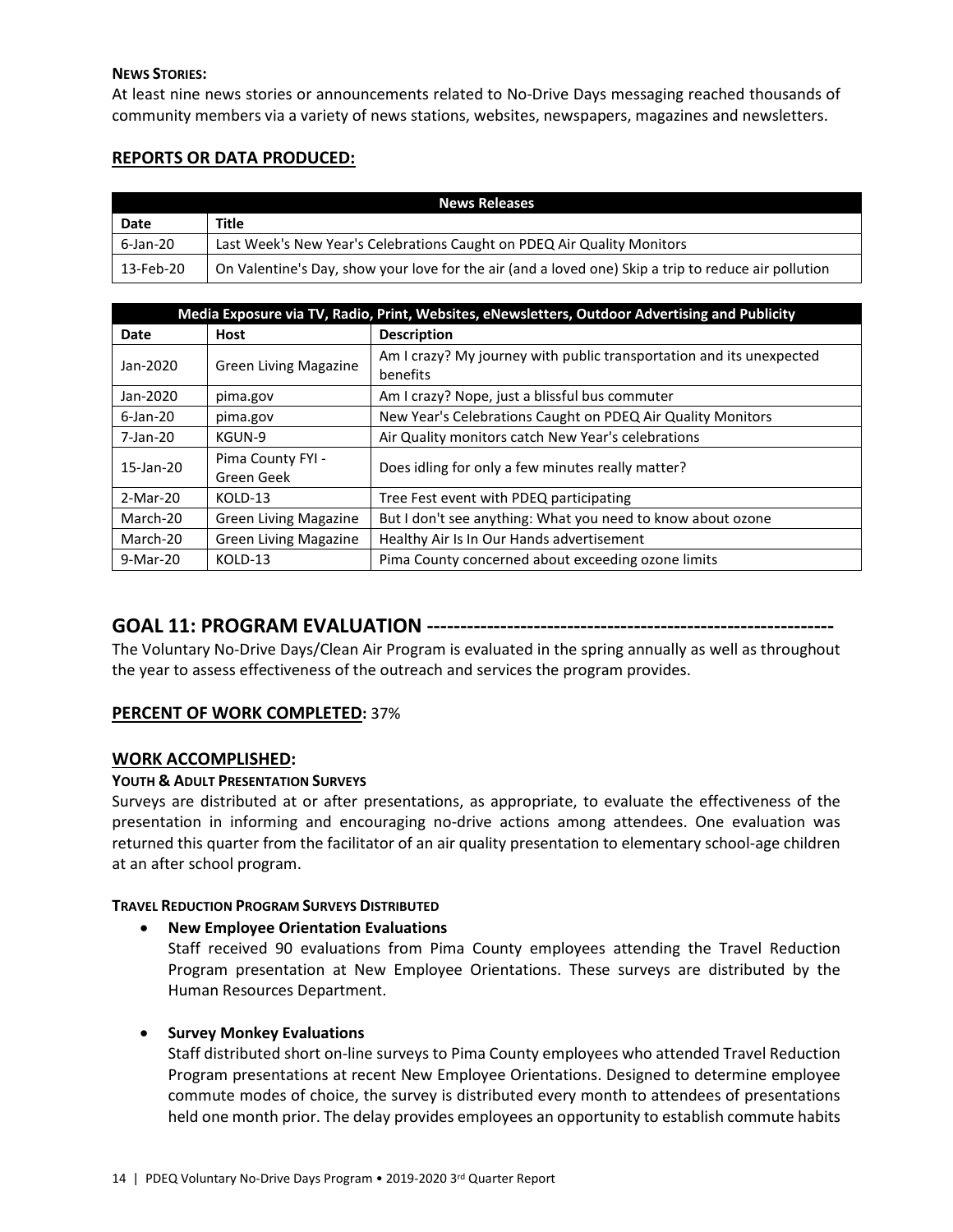and acts as a timely reminder for those who have not chosen to use them to consider alternate modes for their future work commutes.

#### **ANNUAL EVALUATION OF THE VNDD CLEAN AIR PROGRAM**

PDEQ is contracted with FMR Associates, Inc. to provide the annual evaluation of our outreach and education program. Potential survey question modifications were discussed this quarter, as well as a plan for survey timing. The telephonic and on-line survey will take place in the fourth quarter.

#### **REPORTS OR DATA PRODUCED:**

#### **YOUTH PRESENTATION SURVEYS**

On a scale of 1 to 5, where 1 is "Low" and 5 is "High", the effectiveness of the presentation ranked:

- Increasing attendees' knowledge of environmental issues: 5
- Encouraging action to reduce air pollution: 4

#### Comments:

- *I love that there were opportunities for the kids to interact. This made them engaged. Also the on spot switch because of rain.*
- *I did have one parent complain about the pig lung and asked to be informed in advance. More opportunity for all participants to interact.*
- *They all seemed to have fun and be engaged. Pig lung huge talking point with the kids. Thanks for the goodies.*

#### **NEW EMPLOYEE ORIENTATION EVALUATIONS**

Overall, the topic is relevant to participants, presentations were clear, and the quality of the presentation materials either exceeded or met the expectations of the attendees. Of the Pima County employees submitting evaluations, several made comments regarding the Travel Reduction Program presentation.

Comments:

- *Skye is awesome. Can I work for her?*
- *Fast paced.*
- *Very informative.*
- *Great energy. Most informative presentation. I wish the public had more access to this material. UA & WTC could do with distributing some of this info.*
- *I carpool but not with another county employee. They work for the UofA/State. I park at a City garage.*
- *Soft speaker. Made concentrating after lunch in dark room challenging.*
- *Good presentation. Useful information. Great at communicating the benefits and importance of participating.*
- *Very informative. Helped clarify my transportation questions.*
- *Presenter seemed to really believe in her job and the mission of the department.*
- *Frustrating when job requires me to drive my vehicle.*
- *Dept. has a great overall message that came across in a way that didn't make me feel guilty about driving and also gave me some good alternative options.*
- *Nice lady but showed up late – had no idea what was happening – gave us a 2nd 10 minute break.*
- *Great presenter.*
- *Passionate, enthusiastic presenter.*
- *Great topic! Too bad the presenter was late.*
- *Hard to tell as she missed her slot and had to give a really quick presentation.*
- *Very engaged and loved the give-aways.*
- *Very informative.*
- *Excellent.*
- *Funny.*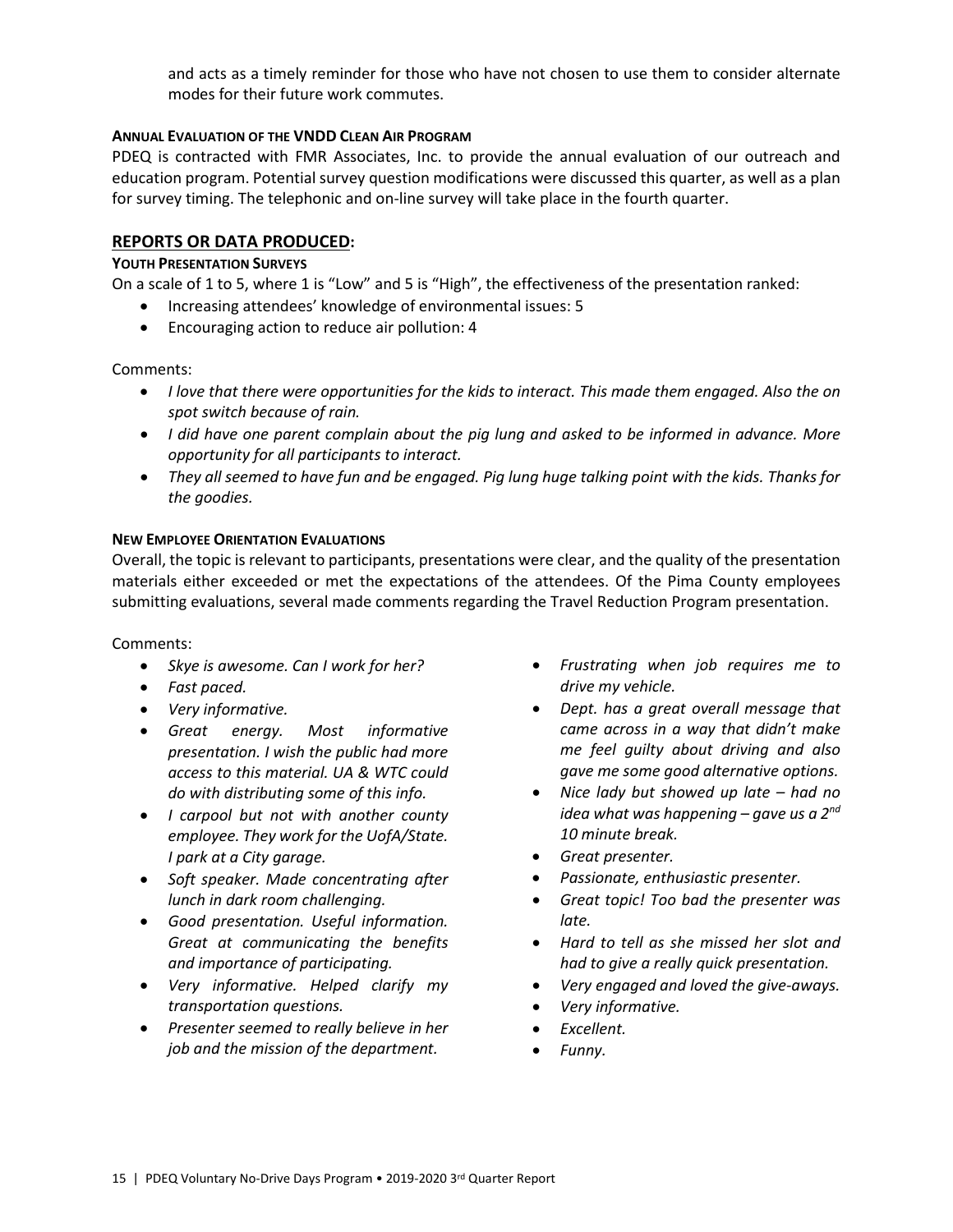#### **TRP SURVEY MONKEY SURVEYS OF NEW PIMA COUNTY EMPLOYEES**

When asked what modes of transportation participants use for their work commutes at least one day per week, alternate modes including transit, carpool, bike and walk represent 33% of those trips.

- Surveys distributed to Pima County employees this quarter: 67
- Responses received: 15 (22% response rate)
- Vehicle miles traveled avoided per year by these respondents: 6,000
- Pounds of air pollution and greenhouse gases reduced per year: 5,128

Nine presentation attendees also left comments while completing the survey this quarter.

- *Cycling is my next best option. I will explore cycling to work in the near future.*
- *Information provided alternatives - but when utilized, were not practical and safe.*
- *Something to assist finding carpool partners.*
- *There isn't a service that can be caught from Three Points area. There are a lot of people driving in the morning 30+ miles to work from that area. It would be nice if there was a solution.*
- *Presentation is well thought out, perhaps an organized way to have a meeting point in a neighborhood to carpool.*
- *In practical use, it would have been nice to plan an actual route to see how to overcome some of the impractical consequences (walking a mile after dark).*
- *I tried for four days to use the bus system to get from my house to my work downtown. First day the bus came late and I was 25 mins late for work. The second day, the bus came early and drove away as I walked up. Late for work, again. Third day, caught the bus, but was still 15 mins late. Fourth day caught the next earliest bus (in the dark), was 35 mins early for work. I did not even try*  to take the bus home because it is too dark by the time I get dropped off and have to walk a mile *to my house. I really did try... :(*
- *I already rode the bus to commute to work before the presentation*
- *Expand on the benefits provided to employees such as paying a portion of the bus fees*

# **GOAL 12: RESEARCH EMISSIONS REDUCTIONS METHODOLOGIES ---------------------**

Staff is available to participate in conference calls or meetings with ADEQ and TRP agencies to discuss methodologies that calculate emission reductions and benefits that result from VNDD activities.

## **PERCENT OF WORK COMPLETED:** 75%

## **WORK ACCOMPLISHED:**

Staff remained available to discuss potential methods for emissions calculations.

# **GOAL 13: DECREASE NUMBER OF VEHICLE MILES TRAVELED IN PIMA COUNTY ---**

Staff gathers data from surveys, contests and databases administered and/or promoted by VND program to estimate the reduction in vehicle miles traveled associated with the program. The goal for this fiscal year is to decrease vehicle miles traveled by 1.75% in Pima County.

## **PERCENT OF WORK COMPLETED:** 75%

## **WORK ACCOMPLISHED:**

Of eight survey instruments attempting to measure vehicle miles reduced related to VNDD outreach, data is available for four items this quarter. Data from other metrics will be available as we progress through the fiscal year.